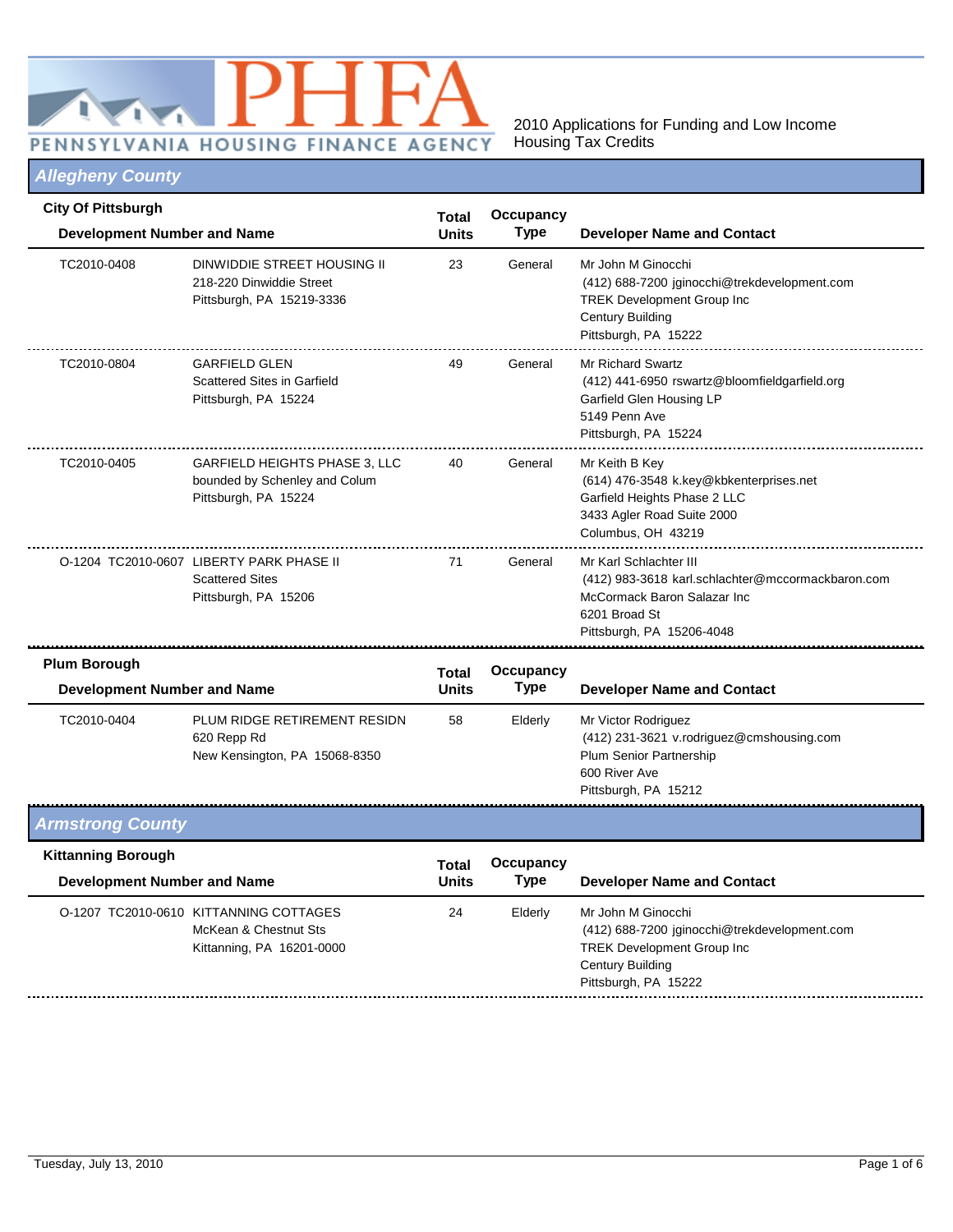

## *Bucks County*

| <b>Bensalem Township</b>                                     |                                                                                              | Total                        | Occupancy                |                                                                                                                                                             |
|--------------------------------------------------------------|----------------------------------------------------------------------------------------------|------------------------------|--------------------------|-------------------------------------------------------------------------------------------------------------------------------------------------------------|
| <b>Development Number and Name</b>                           |                                                                                              | Units                        | <b>Type</b>              | <b>Developer Name and Contact</b>                                                                                                                           |
|                                                              | O-1233 TC2010-0632 SOMERTON COURT SENIOR<br>Somerton & Trevose Rd<br>Bensalem, PA 19053-0000 | 60                           | Elderly                  | Mr Mark H Dambly<br>(215) 979-1674 mdambly@pennrose.com<br>Pennrose Properties LLC<br>One Brewery Park<br>Philadelphia, PA 19121-4495                       |
| <b>Chester County</b>                                        |                                                                                              |                              |                          |                                                                                                                                                             |
| <b>Uwchlan Township</b>                                      |                                                                                              | <b>Total</b>                 | Occupancy                |                                                                                                                                                             |
| <b>Development Number and Name</b>                           |                                                                                              | Units                        | <b>Type</b>              | <b>Developer Name and Contact</b>                                                                                                                           |
| TC2010-0420                                                  | <b>EAGLEVIEW II</b><br>689 Rice Blvd<br>Exton, PA 19341-1145                                 | 50                           | Elderly                  | Mr Neal Fisher<br>(610) 458-1900 neal.fisher@hankingroup.com<br>Eagleview Senior Housing LP<br>707 Eagleview Blvd<br>Exton, PA 19341                        |
| <b>Columbia County</b>                                       |                                                                                              |                              |                          |                                                                                                                                                             |
| <b>Berwick Borough</b><br><b>Development Number and Name</b> |                                                                                              | <b>Total</b><br><b>Units</b> | Occupancy<br><b>Type</b> | <b>Developer Name and Contact</b>                                                                                                                           |
| O-1241 TC2010-0311 ROSEWOOD APTS                             | 100 Birch Plce<br>Berwick, PA 18603-4309                                                     | 86                           | Elderly                  | Mr John Hafron<br>(312) 644-6396 joshua@generalcapitalgroup.com<br><b>General Capital Acquistions LLC</b><br>212 W Kinzie St<br>Chicago, IL 60654-6759      |
| <b>Bloomsburg Borough</b>                                    |                                                                                              | Total                        | Occupancy                |                                                                                                                                                             |
| <b>Development Number and Name</b>                           |                                                                                              | <b>Units</b>                 | <b>Type</b>              | <b>Developer Name and Contact</b>                                                                                                                           |
| TC2010-0407                                                  | WESTMINSTER PLACE@ BLOOMSB<br>200 blck of Hospital Dr<br>Bloomsburg, PA 17815                | 36                           | Elderly                  | Mr Jeffrey Davis<br>(717) 502-8840 jdavis@presbyterianseniorliving.org<br>Westminster Place @ Bloomsburg LP<br>One Trinity Dr E #201<br>Dillsburg, PA 17019 |
| <b>Dauphin County</b>                                        |                                                                                              |                              |                          |                                                                                                                                                             |
| <b>City Of Harrisburg</b>                                    |                                                                                              | Total                        | Occupancy                |                                                                                                                                                             |
| <b>Development Number and Name</b>                           |                                                                                              | <b>Units</b>                 | <b>Type</b>              | <b>Developer Name and Contact</b>                                                                                                                           |
| TC2010-0414                                                  | TOWNS @ GOVERNOR'S SQUARE<br><b>Scattered Sites</b><br>Harrisburg, PA 17102                  | 70                           | General                  | Mr Peter S Siegel<br>(410) 234-0111 peter@landex.org<br><b>Landex Companies</b><br>801 International Dr Ste 110<br>Linthicum, MD 21090-0000                 |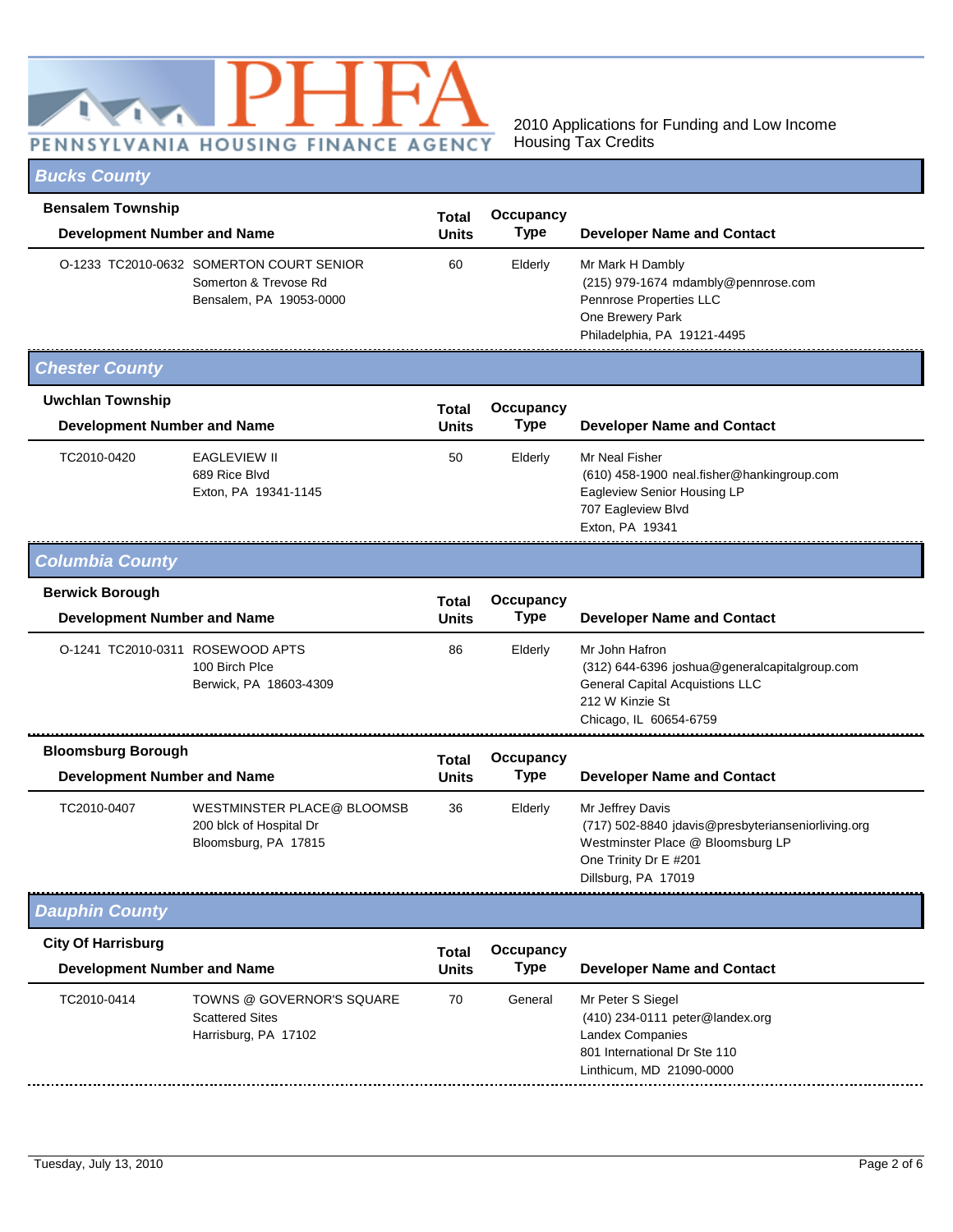

# *Dauphin County*

| <b>Halifax Township</b><br><b>Development Number and Name</b> |                                                                                                           | <b>Total</b><br><b>Units</b> | Occupancy<br><b>Type</b> | <b>Developer Name and Contact</b>                                                                                                                             |
|---------------------------------------------------------------|-----------------------------------------------------------------------------------------------------------|------------------------------|--------------------------|---------------------------------------------------------------------------------------------------------------------------------------------------------------|
| O-1221 TC2010-0624 QUAIL COMMONS                              | <b>Casey Drive</b><br>Halifax Township, PA 17032-0000                                                     | 24                           | General                  | Mr Robert P Yoder Sr<br>(570) 649-6273 byoder@liveinpa.com<br>Susquehanna Valley Development Group In<br>5960 Susquehanna Trail<br>Turbotville, PA 17772-0000 |
| <b>Swatara Township</b><br><b>Development Number and Name</b> |                                                                                                           | <b>Total</b><br><b>Units</b> | Occupancy<br><b>Type</b> | <b>Developer Name and Contact</b>                                                                                                                             |
| TC2010-0301                                                   | <b>RUTHERFORD PARK</b><br>268-282 Demaris Dr, 7884-7918<br>Hummelstown, PA 17036                          | 85                           | General                  | Mr Brian Poulin<br>(954) 566-7450 bpoulin@evergreenpartnershousing.com<br><b>Evergreen Partners</b><br>2764 NE 17th Street<br>Fort Lauderdale, FL 33305-0000  |
| <b>Delaware County</b>                                        |                                                                                                           |                              |                          |                                                                                                                                                               |
| <b>Chester Township</b><br><b>Development Number and Name</b> |                                                                                                           | <b>Total</b><br><b>Units</b> | Occupancy<br>Type        | <b>Developer Name and Contact</b>                                                                                                                             |
|                                                               | O-1232 TC2010-0631 DELAWARE CTY FAIRGROUNDS III<br>1301 N Patterson St<br>Chester Township, PA 19013-2630 | 48                           | Elderly                  | Mr Mark H Dambly<br>(215) 979-1674 mdambly@pennrose.com<br>Pennrose Properties LLC<br>One Brewery Park<br>Philadelphia, PA 19121-4495                         |
| <b>Ridley Township</b>                                        |                                                                                                           | Total                        | Occupancy                |                                                                                                                                                               |
| <b>Development Number and Name</b>                            |                                                                                                           | <b>Units</b>                 | <b>Type</b>              | <b>Developer Name and Contact</b>                                                                                                                             |
| O-1231 TC2010-0630 PENN HILLS                                 | <b>Scattered Sites</b><br>Crum Lynne, PA 19022-0000                                                       | 49                           | General                  | Mr Mark H Dambly<br>(215) 979-1674 mdambly@pennrose.com<br>Pennrose Properties LLC<br>One Brewery Park<br>Philadelphia, PA 19121-4495                         |
| <b>Erie County</b>                                            |                                                                                                           |                              |                          |                                                                                                                                                               |
| <b>Millcreek Township</b>                                     |                                                                                                           | <b>Total</b>                 | Occupancy                |                                                                                                                                                               |
| <b>Development Number and Name</b>                            |                                                                                                           | Units                        | <b>Type</b>              | <b>Developer Name and Contact</b>                                                                                                                             |
|                                                               | O-1230 TC2010-0629 THE WOODLANDS AT ZUCK PARK<br>5319 Old Zuck Rd<br>Erie, PA 16506-4918                  | 30                           | General                  | Mr Charles G Scalise<br>(814) 459-1047 cscalise@hands-erie.org<br><b>HANDS</b><br>502 E 12th St<br>Erie, PA 16503-1342                                        |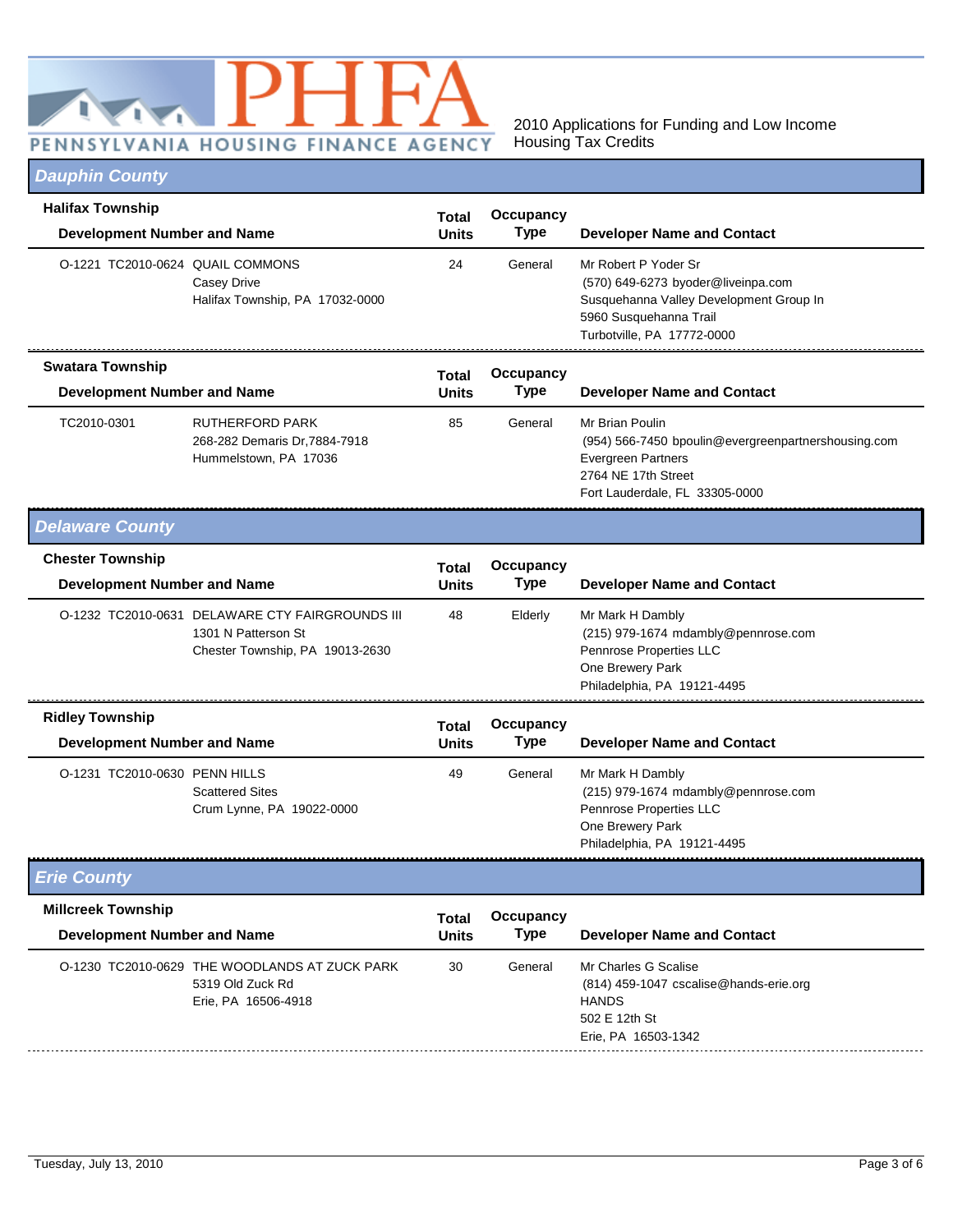

## *Indiana County*

| <b>Blairsville Borough</b>                                       |                                                                                                              | Total                        | Occupancy                |                                                                                                                                                            |  |
|------------------------------------------------------------------|--------------------------------------------------------------------------------------------------------------|------------------------------|--------------------------|------------------------------------------------------------------------------------------------------------------------------------------------------------|--|
| <b>Development Number and Name</b>                               |                                                                                                              | <b>Units</b>                 | Type                     | <b>Developer Name and Contact</b>                                                                                                                          |  |
|                                                                  | O-1208 TC2010-0611 BLAIRSVILLE FAMILY HOUSING<br>Grandview Ave & E South Alley<br>Blairsville, PA 15717-0000 | 24                           | General                  | Mr William J Gatti Jr<br>(412) 688-7200 wgatti@trekdevelopment.com<br><b>TREK Development Group Inc</b><br><b>Century Building</b><br>Pittsburgh, PA 15222 |  |
| <b>Jefferson County</b>                                          |                                                                                                              |                              |                          |                                                                                                                                                            |  |
| <b>Punxsutawney Borough</b>                                      |                                                                                                              | <b>Total</b>                 | Occupancy                |                                                                                                                                                            |  |
| <b>Development Number and Name</b>                               |                                                                                                              | <b>Units</b>                 | <b>Type</b>              | <b>Developer Name and Contact</b>                                                                                                                          |  |
|                                                                  | O-1213 TC2010-0616 GRACE PLACE-PUNXSUTAWNEY<br>N Gilpin & Pine Sts<br>Punxsutawney, PA 15767-0000            | 24                           | Elderly                  | Mr John M Ginocchi<br>(412) 688-7200 jginocchi@trekdevelopment.com<br><b>TREK Development Group Inc</b><br><b>Century Building</b><br>Pittsburgh, PA 15222 |  |
| <b>Luzerne County</b>                                            |                                                                                                              |                              |                          |                                                                                                                                                            |  |
| <b>Pittston Township</b><br><b>Development Number and Name</b>   |                                                                                                              | <b>Total</b><br><b>Units</b> | Occupancy<br><b>Type</b> | <b>Developer Name and Contact</b>                                                                                                                          |  |
| O-1202 TC2010-0605 THE HITCHNER                                  | 530 Exeter Ave<br>West Pittston, PA 18643-1735                                                               | 18                           | General                  | Mr Michael Hanley<br>(570) 346-0759 mhanley@uncnepa.org<br>United Neighborhood Community<br>Development Corp<br>Scranton, PA 18505-4126                    |  |
| <b>Monroe County</b>                                             |                                                                                                              |                              |                          |                                                                                                                                                            |  |
| <b>Smithfield Township</b><br><b>Development Number and Name</b> |                                                                                                              | <b>Total</b><br>Units        | Occupancy<br>Type        | <b>Developer Name and Contact</b>                                                                                                                          |  |
| O-1227 TC2010-0638 IVY RIDGE                                     | Rte 209 & Lake Valhalla Dr<br>East Stroudsburg, PA 18301-0000                                                | 35                           | General                  | Mr Rich Widdos<br>(570) 421-7770 hamc@ptd.net<br><b>Hamilton Manor</b><br>1055 West Main St<br>Stroudsburg, PA                                             |  |
| <b>Northampton County</b>                                        |                                                                                                              |                              |                          |                                                                                                                                                            |  |
| <b>City Of Easton</b>                                            |                                                                                                              | <b>Total</b>                 | Occupancy                |                                                                                                                                                            |  |
| <b>Development Number and Name</b>                               |                                                                                                              | <b>Units</b>                 | <b>Type</b>              | <b>Developer Name and Contact</b>                                                                                                                          |  |
| TC2010-0417                                                      | DELAWARE TERRACE SR<br>bound by Kleinhans, Charles,<br>Easton, PA 18042-6772                                 | 40                           | Elderly                  | Mr Mark H Dambly<br>(215) 979-1674 mdambly@pennrose.com<br>Pennrose Properties LLC<br>One Brewery Park<br>Philadelphia, PA 19121-4495                      |  |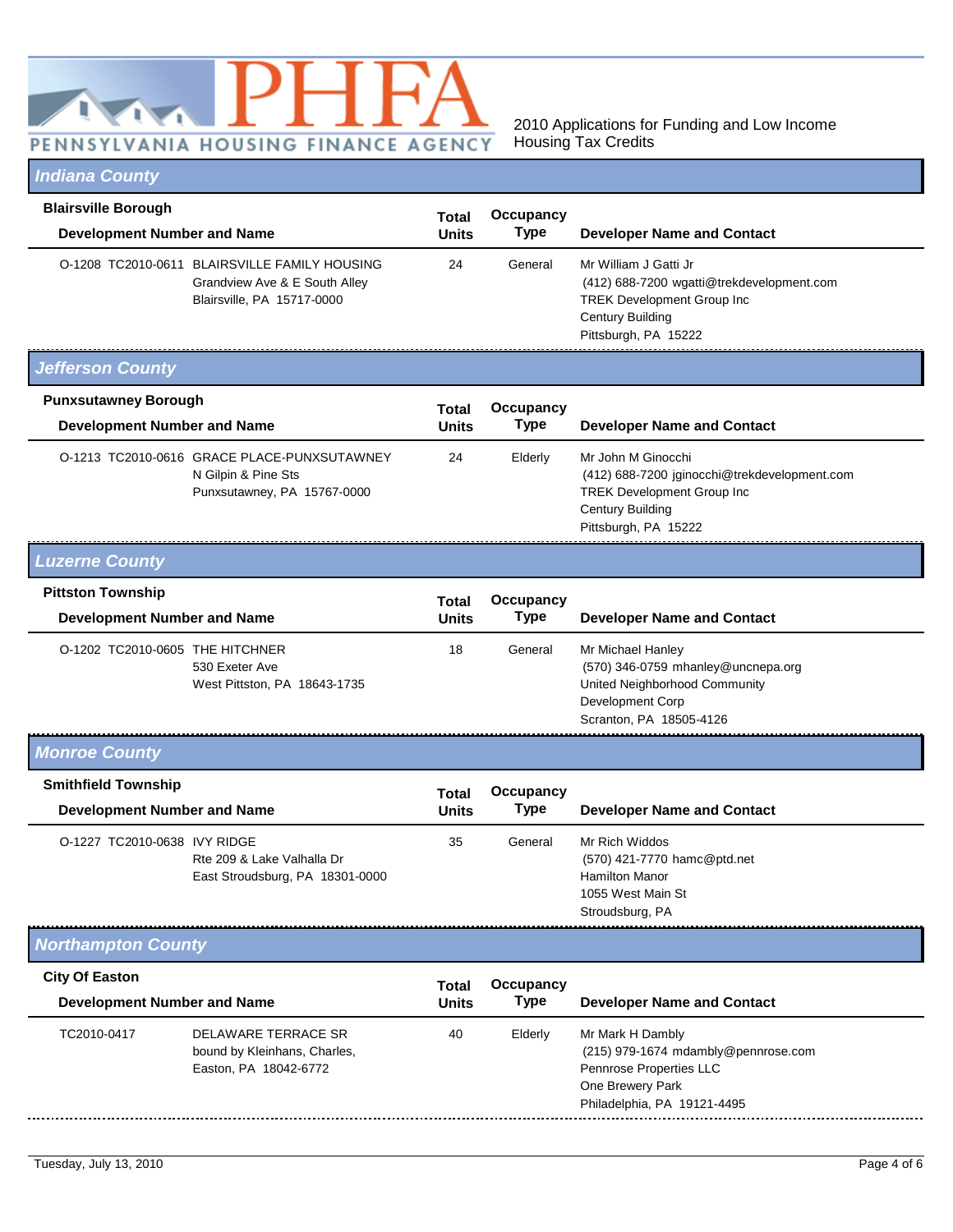

# *Philadelphia County*

| <b>City Of Philadelphia</b>                                  | <b>Development Number and Name</b>                                                   |                              | Occupancy<br><b>Type</b>        | <b>Developer Name and Contact</b>                                                                                                                                        |
|--------------------------------------------------------------|--------------------------------------------------------------------------------------|------------------------------|---------------------------------|--------------------------------------------------------------------------------------------------------------------------------------------------------------------------|
| TC2010-0412                                                  | NORRIS APARTMENTS<br>2037 N 11th St<br>Philadelphia, PA 19122-1215                   | 51                           | General                         | Mr Carl R Greene<br>(215) 684-4174 carl.greene@pha.phila.gov<br>Philadelphia Housing Authority<br>12 S 23rd St<br>Philadelphia, PA 19103-4497                            |
| TC2010-0306                                                  | TEMPLE II N GRATZ<br>1505, 7, 11, 14, 16, 18-25, 28-30, 32<br>Philadelphia, PA 19121 | 40                           | General                         | Mr John Brandenburg<br>(410) 772-2554 jbrandy@enterprisecommunity.com<br>ARCH VI - TEMPLE NORTH GRATZ ST LP<br>c/o Enterprise Community Investment<br>Columbia, MD 21044 |
| O-1215 TC2010-0308 VON LOUHR II                              | S 61st St<br>Philadelphia, PA 19139-0000                                             | 24                           | General                         | Mr Marcus Allen<br>(215) 748-8750 marcus.allen@achieve-ability.org<br>AchieveAbility<br>21 S 61st St<br>Philadelphia, PA 19139-3018                                      |
| TC2010-0416                                                  | <b>WPRE II</b><br>scattered sites<br>Philadelphia, PA 19104                          | 40                           | General                         | Mr George M Bantel<br>(215) 222-8100 gbantel@hotmail.com<br>West Philadelphia Real Estate<br>659 N 39th St<br>Philadelphia, PA 19104                                     |
| <b>Schuylkill County</b>                                     |                                                                                      |                              |                                 |                                                                                                                                                                          |
| <b>Tamaqua Borough</b><br><b>Development Number and Name</b> |                                                                                      | <b>Total</b><br><b>Units</b> | <b>Occupancy</b><br><b>Type</b> | <b>Developer Name and Contact</b>                                                                                                                                        |
| O-1201 TC2010-0604 420 EAST BROAD                            | 420 E Broad St<br>Tamaqua, PA 18252-2108                                             | 12                           | General                         | Mr Dennis Capozzolo<br>(610) 439-7007 dcapozzolo@housingabc.org<br>Alliance for Building Communities<br>830 W Hamilton St<br>Allentown, PA 18101-0000                    |
| <b>Tioga County</b>                                          |                                                                                      |                              |                                 |                                                                                                                                                                          |
| <b>Liberty Borough</b>                                       |                                                                                      | Total                        | Occupancy                       |                                                                                                                                                                          |
| <b>Development Number and Name</b>                           |                                                                                      | <b>Units</b>                 | <b>Type</b>                     | <b>Developer Name and Contact</b>                                                                                                                                        |
|                                                              | O-1236 TC2010-0639 LIBERTY COTTAGES<br>54 Willow St<br>Liberty, PA 16930-9749        | 11                           | Elderly                         | Mr James F McRath<br>(570) 638-1813 jmcrath@tbhra.org<br>Tioga Bradford County Housing Authority<br>4 Riverside Plz<br>Blossburg, PA 16912-0000                          |